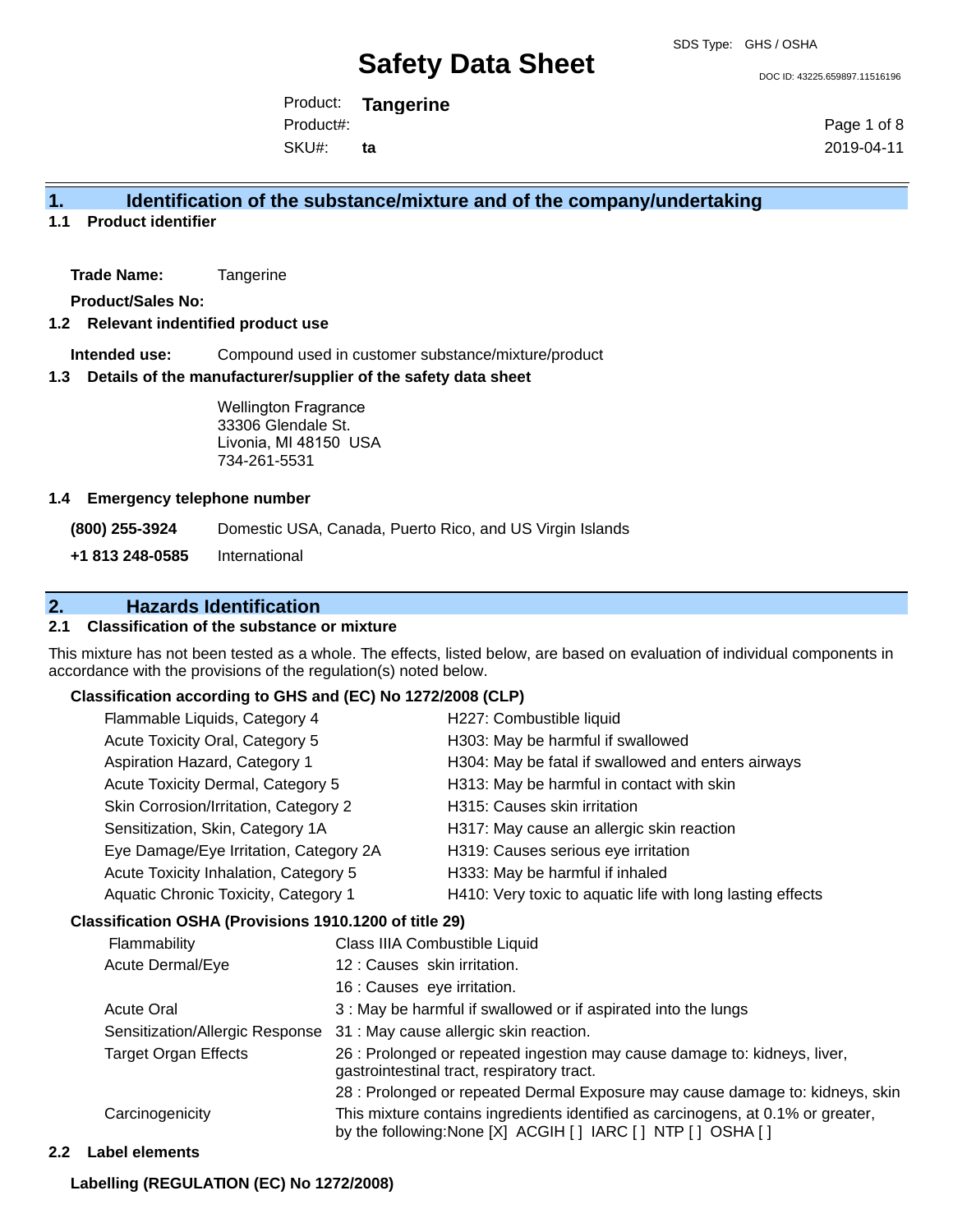DOC ID: 43225.659897.11516196

Product: **Tangerine**  SKU#: Product#: **ta**

Page 2 of 8 2019-04-11

**Hazard pictograms**

**Signal Word: Danger Hazard statments**





## H227 Combustible liquid H303 May be harmful if swallowed H304 May be fatal if swallowed and enters airways H313 May be harmful in contact with skin H315 Causes skin irritation H317 May cause an allergic skin reaction H319 Causes serious eye irritation H333 May be harmful if inhaled H410 Very toxic to aquatic life with long lasting effects

### **Precautionary Statements**

### **Prevention:**

| <b>Prevention:</b>   |                                                                                                                                       |
|----------------------|---------------------------------------------------------------------------------------------------------------------------------------|
| P <sub>235</sub>     | Keep cool                                                                                                                             |
| P <sub>264</sub>     | Wash hands thoroughly after handling                                                                                                  |
| P <sub>272</sub>     | Contaminated work clothing should not be allowed out of the workplace                                                                 |
| P273                 | Avoid release to the environment                                                                                                      |
| <b>Response:</b>     |                                                                                                                                       |
| $P301 + P310 + P331$ | IF SWALLOWED: Immediately call a POISON CENTER or doctor/physician Do NOT<br>induce vomiting                                          |
| $P302 + P352$        | IF ON SKIN: Wash with soap and water                                                                                                  |
| $P304 + P312$        | IF INHALED: Call a POISON CENTER or doctor/physician if you feel unwell                                                               |
| $P305 + P351 + P338$ | IF IN EYES: Rinse cautiously with water for several minutes Remove contact lenses if<br>present and easy to do. continue rinsing      |
| P312                 | Call a POISON CENTER or doctor/physician if you feel unwell                                                                           |
| $P333 + P313$        | If skin irritation or a rash occurs: Get medical advice/attention                                                                     |
| $P337 + P313$        | If eye irritation persists: Get medical advice/attention                                                                              |
| P362                 | Take off contaminated clothing and wash before reuse                                                                                  |
| P363                 | Wash contaminated clothing before reuse                                                                                               |
| P370 + P378          | In case of fire: Use Carbon dioxide (CO2), Dry chemical, or Foam for extinction. Do not use<br>a direct water jet on burning material |
| P391                 | <b>Collect Spillage</b>                                                                                                               |
|                      |                                                                                                                                       |

## **2.3 Other Hazards**

#### **no data available**

## **3. Composition/Information on Ingredients**

#### **3.1 Mixtures**

This product is a complex mixture of ingredients, which contains among others the following substance(s), presenting a health or environmental hazard within the meaning of the UN Globally Harmonized System of Classification and Labeling of Chemicals (GHS):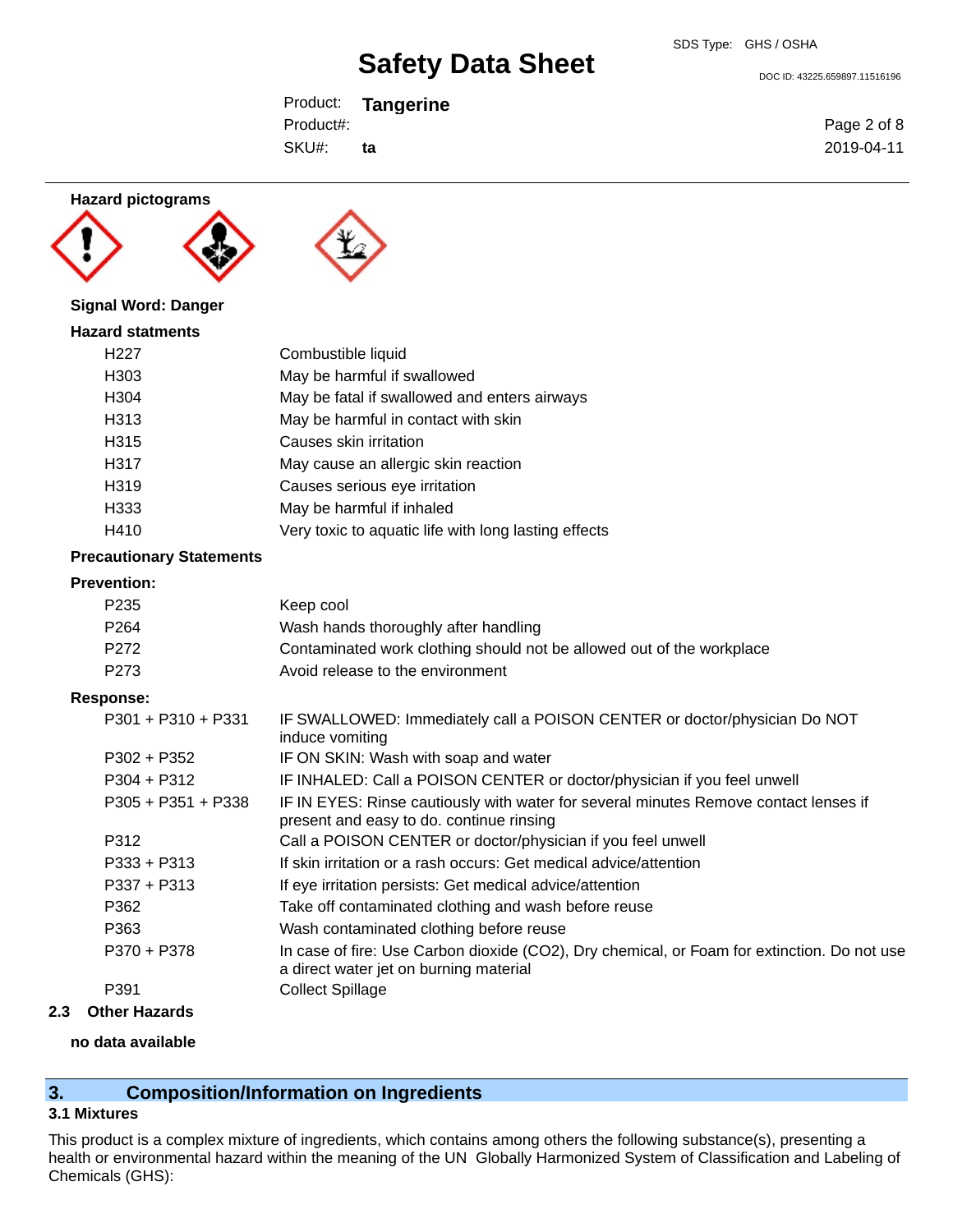# SDS Type: GHS / OSHA

**Safety Data Sheet**

DOC ID: 43225.659897.11516196

Product: **Tangerine**  SKU#: Product#: **ta**

Page 3 of 8 2019-04-11

| CAS#<br>Ingredient             | EC#                                                      | Conc.<br>Range | <b>GHS Classification</b>          | <b>OSHA Classification</b> |  |
|--------------------------------|----------------------------------------------------------|----------------|------------------------------------|----------------------------|--|
| 8050-15-5                      | 232-476-2                                                | 40 - 50 %      | H402; H412                         | 31                         |  |
|                                | Methyl ester of rosin (partially hydrogenated)           |                |                                    |                            |  |
| 68647-72-3                     | 232-433-8                                                | 10 - 20 %      | H226; H304; H315; H317; H400; H410 | 12, 3, 31                  |  |
| Limonene                       |                                                          |                |                                    |                            |  |
| 120-51-4                       | 204-402-9                                                | 10 - 20 %      | H302; H313; H400; H411             | 28, 3                      |  |
| <b>Benzyl Benzoate</b>         |                                                          |                |                                    |                            |  |
| 8008-57-9                      | 232-433-8                                                | $5 - 10%$      | H226; H304; H315; H400; H410       | 12, 3, 31                  |  |
|                                | Citrus Aurantium Dulcis (Orange) Peel Oil                |                |                                    |                            |  |
| 8016-20-4                      | 289-904-6                                                | $2 - 5%$       | H226; H304; H315; H317; H400; H410 | 12, 3, 31                  |  |
|                                | Citrus Paradisi (Grapefruit) Peel Oil                    |                |                                    |                            |  |
| 68917-33-9                     | 284-515-8                                                | $2 - 5%$       | H226; H304; H315; H400; H410       | 12, 3, 31                  |  |
| Lemon oil terpenes             |                                                          |                |                                    |                            |  |
| 8008-31-9                      | 297-672-2                                                | $2 - 5%$       | H226; H304; H315; H400; H410       | 12, 3, 31                  |  |
|                                | Citrus nobilis (Mandarin Orange) peel oil                |                |                                    |                            |  |
| 5392-40-5                      | 226-394-6                                                | $1 - 2%$       | H313; H315; H317; H319; H401       | 26                         |  |
| Citral                         |                                                          |                |                                    |                            |  |
| 18479-58-8                     | 242-362-4                                                | $1 - 2%$       | H227; H303; H315; H319; H319; H402 | 11, 15                     |  |
|                                | 2,6-dimethyloct-7-en-2-ol                                |                |                                    |                            |  |
| 105-95-3                       | 203-347-8                                                | $1 - 2%$       | H401                               | 11, 15                     |  |
| Ethylene brassylate            |                                                          |                |                                    |                            |  |
| 105-87-3                       | 203-341-5                                                | $0.1 - 1.0 %$  | H315; H317; H401; H412             | 11, 15                     |  |
| Geranyl Acetate                |                                                          |                |                                    |                            |  |
| 115-95-7                       | 204-116-4                                                | $0.1 - 1.0 %$  | H227; H315; H317; H319; H320; H402 |                            |  |
| <b>Linalyl Acetate</b>         |                                                          |                |                                    |                            |  |
| 78-70-6                        | 201-134-4                                                | $0.1 - 1.0 %$  | H227; H303; H315; H317; H319; H402 | 12, 26                     |  |
| Linalool                       |                                                          |                |                                    |                            |  |
| 31906-04-4                     | 250-863-4                                                | $0.1 - 1.0 %$  | H317; H402                         |                            |  |
|                                | Hydroxyisohexyl 3-cyclohexene carboxaldehyde             |                |                                    |                            |  |
| 141-12-8                       | 205-459-2                                                | $0.1 - 1.0 %$  | H315; H317; H401                   |                            |  |
| Neryl acetate                  |                                                          |                |                                    |                            |  |
| 19009-56-4                     | 242-745-6                                                | $0.1 - 1.0 %$  | H315; H317; H401; H411             | 11                         |  |
| 2-Methyldecanal (Aldehyde MOA) |                                                          |                |                                    |                            |  |
|                                | See Section 16 for full text of GHS classification codes |                |                                    |                            |  |
|                                | Total Hydrocarbon Content (% $w/w$ ) = 34.48             |                |                                    |                            |  |

# **4. First Aid Measures**

| 4.1 Description of first aid measures |                                                                                                 |
|---------------------------------------|-------------------------------------------------------------------------------------------------|
| Inhalation:                           | Remove from exposure site to fresh air and keep at rest.<br>Obtain medical advice.              |
| Eye Exposure:                         | Flush immediately with water for at least 15 minutes.<br>Contact physician if symptoms persist. |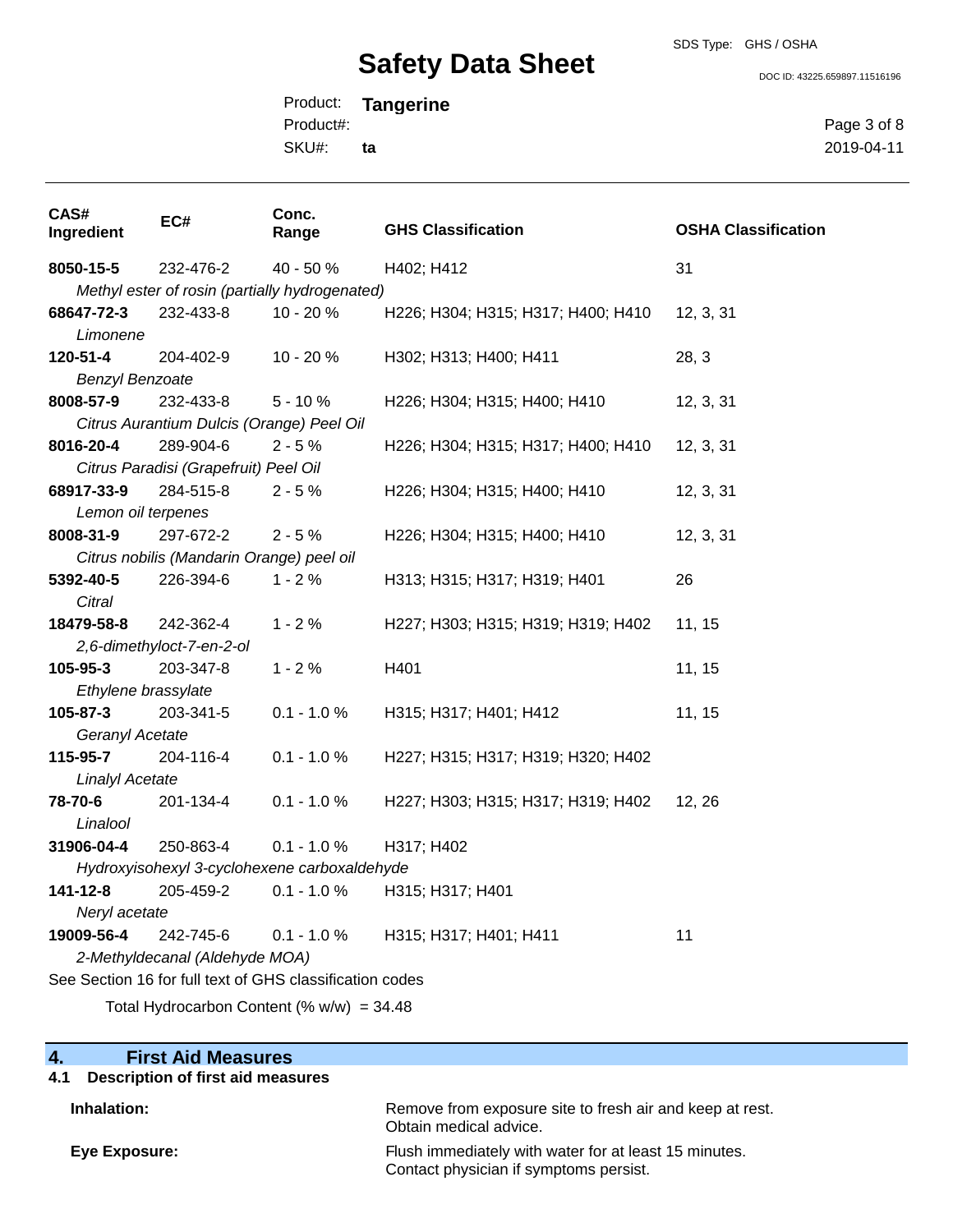SDS Type: GHS / OSHA

DOC ID: 43225.659897.11516196

|                                                                 | Product:<br>Product#: | <b>Tangerine</b>                                                                                              | Page 4 of 8 |
|-----------------------------------------------------------------|-----------------------|---------------------------------------------------------------------------------------------------------------|-------------|
|                                                                 | SKU#:                 | ta                                                                                                            | 2019-04-11  |
| <b>Skin Exposure:</b>                                           |                       | Remove contaminated clothes. Wash thoroughly with water (and soap).<br>Contact physician if symptoms persist. |             |
| Ingestion:                                                      |                       | Rinse mouth with water and obtain medical advice.                                                             |             |
| 4.2 Most important symptoms and effects, both acute and delayed |                       |                                                                                                               |             |
| <b>Symptoms:</b>                                                |                       | no data available                                                                                             |             |
| <b>Risks:</b>                                                   |                       | Refer to Section 2.2 "Hazard Statements"                                                                      |             |
|                                                                 |                       | 4.3 Indication of any immediate medical attention and special treatment needed                                |             |
| <b>Treatment:</b>                                               |                       | Refer to Section 2.2 "Response"                                                                               |             |
| 5.<br><b>Fire-Fighting measures</b>                             |                       |                                                                                                               |             |
| <b>Extinguishing media</b><br>5.1                               |                       |                                                                                                               |             |
| Suitable:                                                       |                       | Carbon dioxide (CO2), Dry chemical, Foam                                                                      |             |
| <b>Unsuitable</b>                                               |                       | Do not use a direct water jet on burning material                                                             |             |
| 5.2 Special hazards arising from the substance or mixture       |                       |                                                                                                               |             |
| <b>During fire fighting:</b><br>5.3 Advice for firefighters     |                       | Water may be ineffective                                                                                      |             |
| <b>Further information:</b>                                     |                       | Standard procedure for chemical fires                                                                         |             |

## **6. Accidental Release Measures**

#### **6.1 Personal precautions, protective equipment and emergency procedures**

Avoid inhalation and contact with skin and eyes. A self-contained breathing apparatus is recommended in case of a major spill.

#### **6.2 Environmental precautions**

Keep away from drains, soil, and surface and groundwater.

#### **6.3 Methods and materials for containment and cleaning up**

Clean up spillage promptly. Remove ignition sources. Provide adequate ventilation. Avoid excessive inhalation of vapors. Gross spillages should be contained by use of sand or inert powder and disposed of according to the local regulations.

#### **6.4 Reference to other sections**

Not Applicable

## **7. Handling and Storage**

### **7.1 Precautions for safe handling**

Apply according to good manufacturing and industrial hygiene practices with proper ventilation. Do not drink, eat or smoke while handling. Respect good personal hygiene.

#### **7.2 Conditions for safe storage, including any incompatibilities**

Store in a cool, dry and ventilated area away from heat sources and protected from light in tightly closed original container. Avoid plastic and uncoated metal container. Keep air contact to a minimum.

### **7.3 Specific end uses**

No information available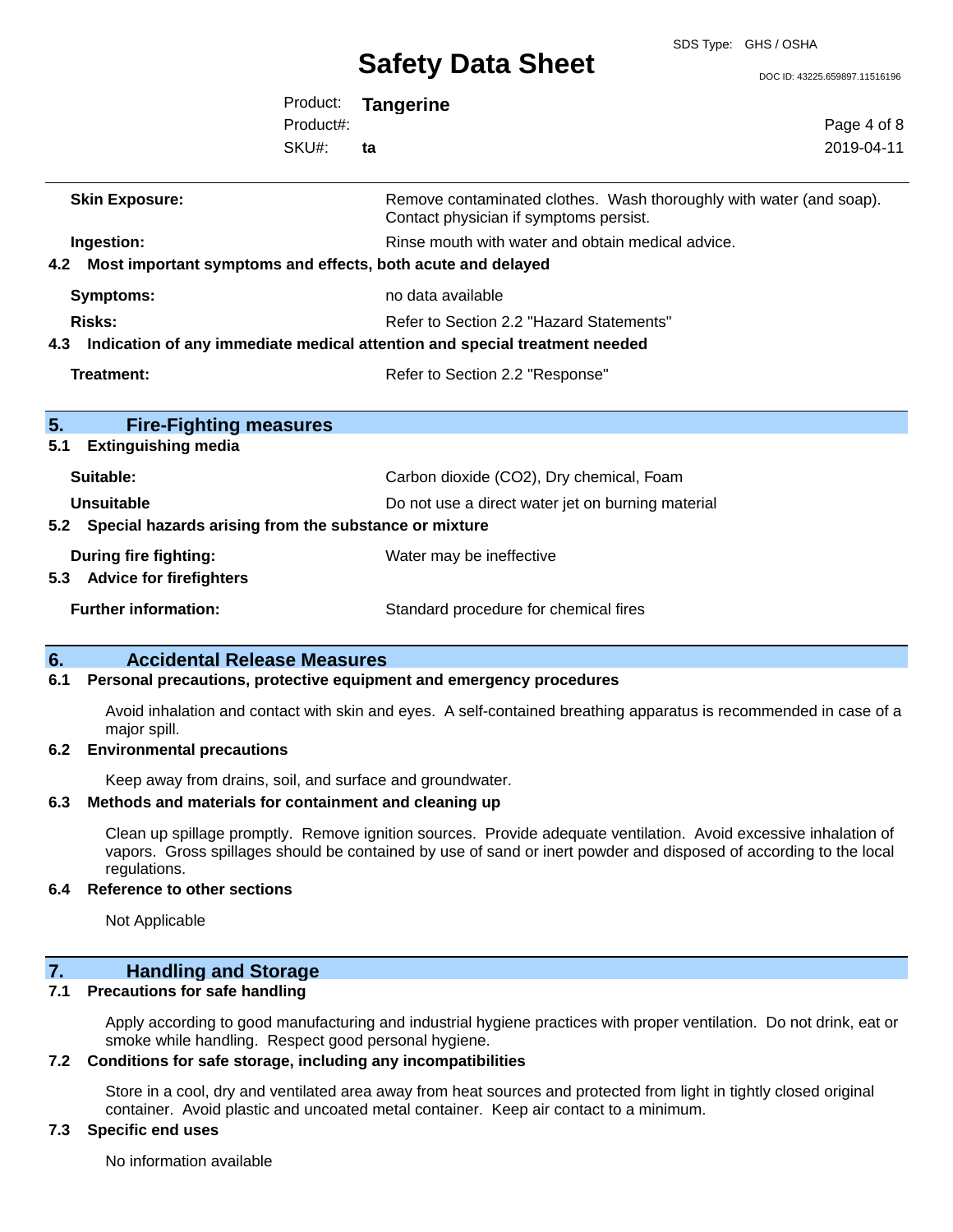SDS Type: GHS / OSHA

DOC ID: 43225.659897.11516196

Product: **Tangerine**  SKU#: Product#: **ta**

Page 5 of 8 2019-04-11

# **8. Exposure Controls/Personal Protection 8.1 Control parameters Exposure Limits:** Contains no substances with occupational exposure limit values **Engineering Controls:** Use local exhaust as needed. **8.2 Exposure controls - Personal protective equipment**

| Eye protection:                | Tightly sealed goggles, face shield, or safety glasses with brow guards and side shields, etc.<br>as may be appropriate for the exposure |
|--------------------------------|------------------------------------------------------------------------------------------------------------------------------------------|
| <b>Respiratory protection:</b> | Avoid excessive inhalation of concentrated vapors. Apply local ventilation where appropriate.                                            |
| <b>Skin protection:</b>        | Avoid Skin contact. Use chemically resistant gloves as needed.                                                                           |

## **9. Physical and Chemical Properties**

### **9.1 Information on basic physical and chemical properties**

| <b>Appearance:</b>           | Liquid               |
|------------------------------|----------------------|
| Odor:                        | Conforms to Standard |
| Color:                       | Yellow (G4-8)        |
| <b>Viscosity:</b>            | Liquid               |
| <b>Freezing Point:</b>       | Not determined       |
| <b>Boiling Point:</b>        | Not determined       |
| <b>Melting Point:</b>        | Not determined       |
| <b>Flashpoint (CCCFP):</b>   | 142 F (61.11 C)      |
| <b>Auto flammability:</b>    | Not determined       |
| <b>Explosive Properties:</b> | None Expected        |
| <b>Oxidizing properties:</b> | None Expected        |
| Vapor Pressure (mmHg@20 C):  | 0.3513               |
| %VOC:                        | 35.12                |
| Specific Gravity @ 25 C:     | 0.9450               |
| Density @ 25 C:              | 0.9420               |
| Refractive Index @ 20 C:     | 1.4955               |
| Soluble in:                  | Oil                  |

# **10. Stability and Reactivity**

| 10.1 Reactivity                         | None                                               |
|-----------------------------------------|----------------------------------------------------|
| <b>10.2 Chemical stability</b>          | Stable                                             |
| 10.3 Possibility of hazardous reactions | None known                                         |
| <b>10.4 Conditions to avoid</b>         | None known                                         |
| 10.5 Incompatible materials             | Strong oxidizing agents, strong acids, and alkalis |
| 10.6 Hazardous decomposition products   | None known                                         |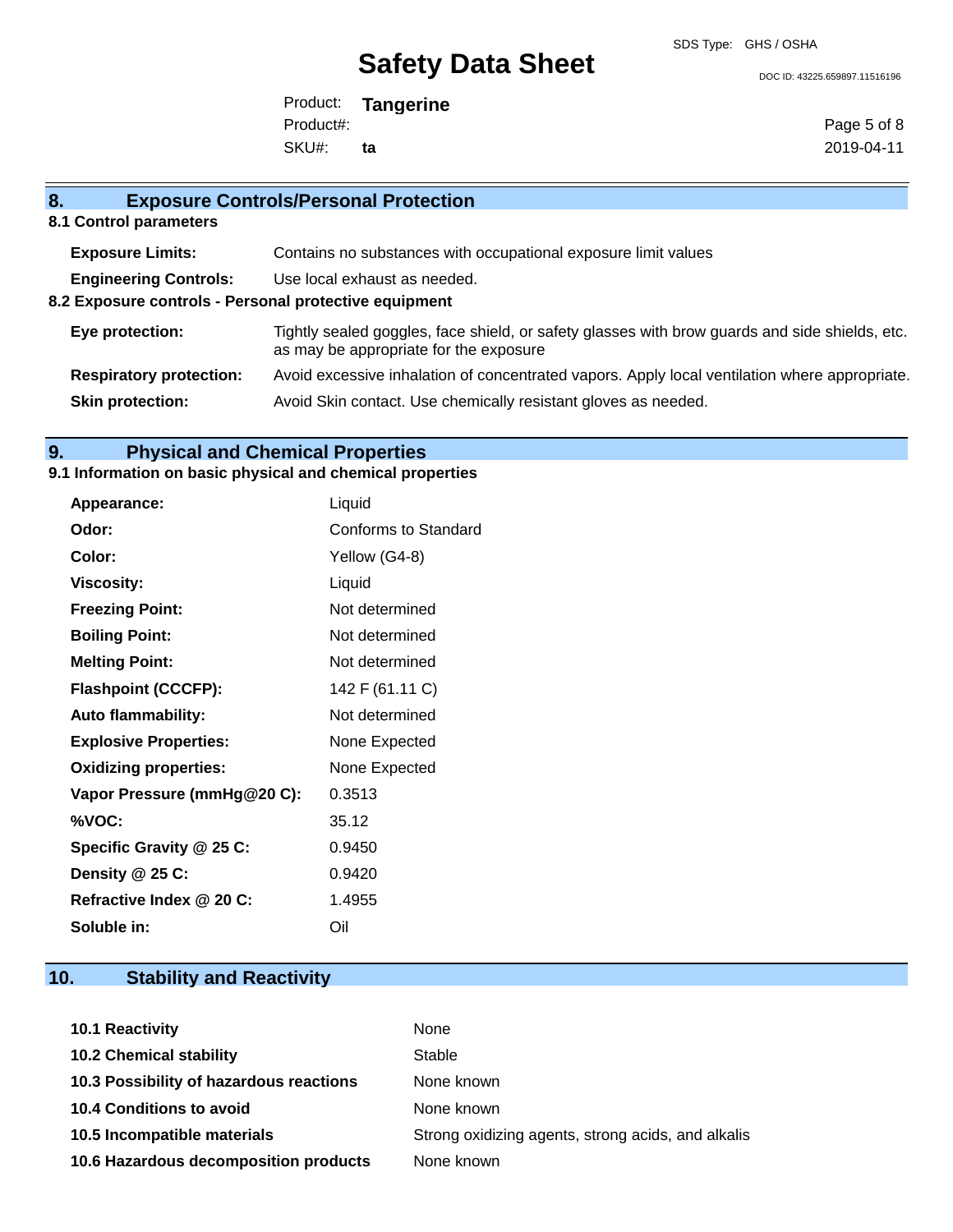SDS Type: GHS / OSHA

DOC ID: 43225.659897.11516196

Product: **Tangerine**  SKU#: Product#: **ta**

Page 6 of 8 2019-04-11

| <b>11.1 Toxicological Effects</b>                                                                                   |                                                          |  |  |
|---------------------------------------------------------------------------------------------------------------------|----------------------------------------------------------|--|--|
| Acute Toxicity Estimates (ATEs) based on the individual Ingredient Toxicity Data utilizing the "Additivity Formula" |                                                          |  |  |
| Acute toxicity - Oral - (Rat) mg/kg                                                                                 | (LD50: 3,754.20) May be harmful if swallowed             |  |  |
| Acute toxicity - Dermal - (Rabbit) mg/kg                                                                            | (LD50: 4,845.32) May be harmful in contact with skin     |  |  |
| Acute toxicity - Inhalation - (Rat) mg/L/4hr                                                                        | (LC50: 26.66) May be harmful if inhaled                  |  |  |
| <b>Skin corrosion / irritation</b>                                                                                  | Causes skin irritation                                   |  |  |
| Serious eye damage / irritation                                                                                     | Causes serious eye irritation                            |  |  |
| <b>Respiratory sensitization</b>                                                                                    | Not classified - the classification criteria are not met |  |  |
| <b>Skin sensitization</b>                                                                                           | May cause an allergic skin reaction                      |  |  |
| <b>Germ cell mutagenicity</b>                                                                                       | Not classified - the classification criteria are not met |  |  |
| Carcinogenicity                                                                                                     | Not classified - the classification criteria are not met |  |  |
| <b>Reproductive toxicity</b>                                                                                        | Not classified - the classification criteria are not met |  |  |
| Specific target organ toxicity - single exposure                                                                    | Not classified - the classification criteria are not met |  |  |
| Specific target organ toxicity - repeated exposure                                                                  | Not classified - the classification criteria are not met |  |  |
| <b>Aspiration hazard</b>                                                                                            | May be fatal if swallowed and enters airways             |  |  |
|                                                                                                                     |                                                          |  |  |

#### **12. Ecological Information 12.1 Toxicity**

**11. Toxicological Information**

| <b>Acute acquatic toxicity</b>     | Not classified - the classification criteria are not met |
|------------------------------------|----------------------------------------------------------|
| <b>Chronic acquatic toxicity</b>   | Very toxic to aquatic life with long lasting effects     |
| <b>Toxicity Data on soil</b>       | no data available                                        |
| <b>Toxicity on other organisms</b> | no data available                                        |
|                                    |                                                          |
| 12.2 Persistence and degradability | no data available                                        |
| 12.3 Bioaccumulative potential     | no data available                                        |
| 12.4 Mobility in soil              | no data available                                        |
| 12.5 Other adverse effects         | no data available                                        |
|                                    |                                                          |

### **13. Disposal Conditions**

#### **13.1 Waste treatment methods**

Do not allow product to reach sewage systems. Dispose of in accordance with all local and national regulations. Send to a licensed waste management company.The product should not be allowed to enter drains, water courses or the soil. Do not contaminate ponds, waterways or ditches with chemical or used container.

# **14. Transport Information**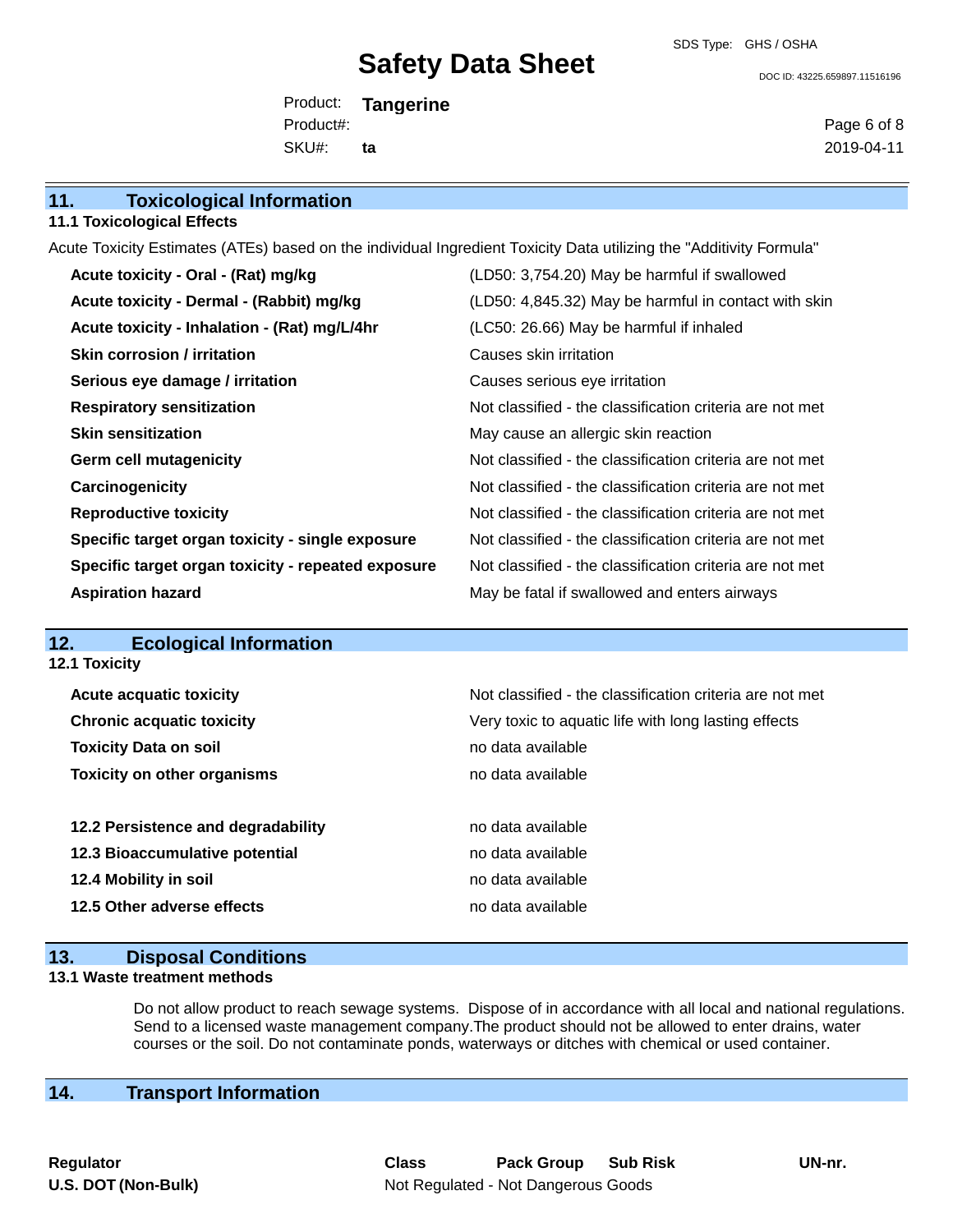DOC ID: 43225.659897.11516196

|                                                                                                               | Product:           | <b>Tangerine</b> |                                                                       |                                                              |
|---------------------------------------------------------------------------------------------------------------|--------------------|------------------|-----------------------------------------------------------------------|--------------------------------------------------------------|
|                                                                                                               | Product#:<br>SKU#: | ta               |                                                                       | Page 7 of 8<br>2019-04-11                                    |
| Chemicals NOI                                                                                                 |                    |                  |                                                                       |                                                              |
| <b>ADR/RID (International Road/Rail)</b>                                                                      |                    |                  |                                                                       |                                                              |
| <b>Environmentally Hazardous</b><br>Liquid, n.o.s.<br><b>IATA (Air Cargo)</b>                                 | Substance,         | 9                | $\mathbf{III}$                                                        | <b>UN3082</b>                                                |
| <b>Environmentally Hazardous</b><br>Liquid, n.o.s.<br><b>IMDG (Sea)</b>                                       | Substance,         | 9                | $\mathbf{III}$                                                        | <b>UN3082</b>                                                |
| <b>Environmentally Hazardous</b><br>Liquid, n.o.s.                                                            | Substance,         | 9                | III                                                                   | <b>UN3082</b>                                                |
| 15.<br><b>Regulatory Information</b>                                                                          |                    |                  |                                                                       |                                                              |
| <b>U.S. Federal Regulations:</b>                                                                              |                    |                  |                                                                       |                                                              |
| <b>TSCA (Toxic Substance Control Act):</b>                                                                    |                    |                  |                                                                       | All components of the substance/mixture are listed or exempt |
| 40 CFR(EPCRA, SARA, CERCLA and CAA)<br><b>U.S. State Regulations:</b>                                         |                    |                  | This product contains NO components of concern.                       |                                                              |
| <b>California Proposition 65 Warning</b><br>123-35-3(NF 204-622-5 0.1 - 1.0 %<br><b>Canadian Regulations:</b> |                    |                  | This product contains the following components:<br>beta-Myrcene (NFS) |                                                              |

**DSL / NDSL** 100.00% of the components are listed or exempt.

# **16. Other Information**

#### **GHS H-Statements referred to under section 3**

| H226 : Flammable liquid and vapour<br>H317 : May cause an allergic skin reaction<br>H400 : Very Toxic to aquatic life | <b>H302: Harr</b><br>H320 : Caus<br>H401 : Toxi |                                                          |             |
|-----------------------------------------------------------------------------------------------------------------------|-------------------------------------------------|----------------------------------------------------------|-------------|
|                                                                                                                       |                                                 | H402 : Harmful to aquatic life                           | H411 : Toxi |
|                                                                                                                       |                                                 | H412 : Harmful to aquatic life with long lasting effects |             |
| <b>Total Fractional Values</b>                                                                                        |                                                 |                                                          |             |
| <b>Risk</b><br>(TFV)                                                                                                  | Risk<br>(TFV)                                   |                                                          |             |

- 
- 
- (1.40) Aquatic Chronic Toxicity, Category 1

Toxic to aquatic life

Harmful if swallowed Causes eye irritation

- Toxic to aquatic life with long lasting effects
- 
- (3.50) Aspiration Hazard, Category 1 (4.18) Skin Corrosion/Irritation, Category 2
- (60.00) Sensitization, Skin, Category 1A (1.53) Eye Damage/Eye Irritation, Category 2A